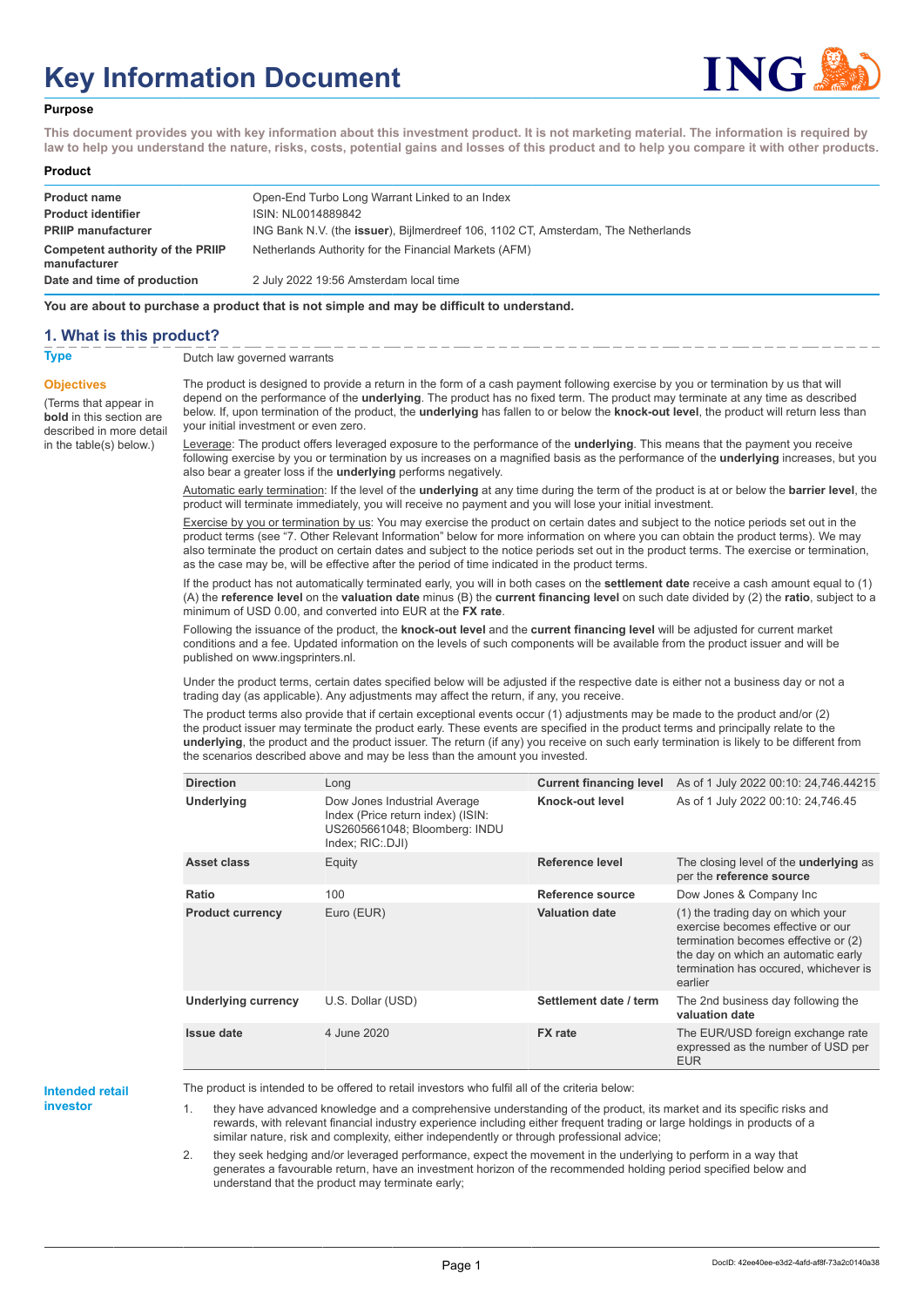- 3. they accept the risk that the issuer could fail to pay or perform its obligations under the product and they are able to bear a total loss of their investment; and
- 4. they are willing to accept a level of risk to achieve potential returns that is consistent with the summary risk indicator shown below.

The product is not intended to be offered to retail clients who do not fulfil these criteria.

## **2. What are the risks and what could I get in return?**

**Risk indicator**

**Performance scenarios**





**The risk indicator assumes you keep the product for 1 day. The actual risk can vary significantly if you cash in at an early or a later stage and you may get back less.**

The summary risk indicator is a guide to the level of risk of this product compared to other products. It shows how likely it is that the product will lose money because of movements in the markets or because we are not able to pay you.

We have classified this product as 7 out of 7, which is the highest risk class. This rates the potential losses from future performance at a very high level, and poor market conditions are very unlikely to impact our capacity to pay you.

**Be aware of currency risk:** If the currency of your account is different to the currency of this product, you will be exposed to the risk of suffering a loss as a result of the conversion of the currency of the product into the account currency. This risk is not considered in the indicator shown above. Because the product currency is different from the underlying currency, you will be exposed to the risk of suffering a loss if the underlying currency declines in value relative to the product currency.

**Be aware of currency risk:** If (i) the Underlying is traded in a different currency than EUR the unwind amount will be converted to EUR at the prevailing exchange rate which may result in a loss; or (ii) the currency of your account is different from the Currency of the product, you may be exposed to the risk of suffering a loss as a result of the conversion of the Currency of the product into the account currency. Risk (ii) above is not considered in the indicator shown above.

This product does not include any protection from future market performance so you could lose some or all of your investment.

If we are not able to pay you what is owed, you could lose your entire investment.

For detailed information about all risks relating to the product please refer to the risk sections of the prospectus and any supplements thereto as specified in the section "7. Other relevant information" below.

#### **Market developments in the future cannot be accurately predicted. The scenarios shown are only an indication of some of the possible outcomes based on recent returns. Actual returns could be lower.**

*Investment: EUR 10,000*

| <b>Scenarios</b>           |                                                                           | 1 day                        |  |
|----------------------------|---------------------------------------------------------------------------|------------------------------|--|
|                            |                                                                           | (Recommended holding period) |  |
| <b>Stress scenario</b>     | What you might get back after costs<br>Percentage return (not annualised) | EUR 1,498.08<br>$-85.02\%$   |  |
| Unfavourable scenario      | What you might get back after costs<br>Percentage return (not annualised) | EUR 10.199.55<br>$2.00\%$    |  |
| <b>Moderate scenario</b>   | What you might get back after costs<br>Percentage return (not annualised) | EUR 10.837.55<br>8.38%       |  |
| <b>Favourable scenario</b> | What you might get back after costs<br>Percentage return (not annualised) | EUR 11,451.95<br>14.52%      |  |

The average returns shown in the above table are not annualised, which means they may not be comparable to the average returns shown in other key information documents.

This table shows the money you could get back over the next day under different scenarios, assuming that you invest EUR 10,000.

The scenarios shown illustrate how your investment could perform. The recommended holding period for this product is less than one year. The figures are therefore not calculated on a per year basis, but for the recommended holding period. Figures in this section and "4. What are the costs?" are therefore not comparable with figures given for products with a recommended holding period of at least one year. The scenarios presented are an estimate of future performance based on evidence from the past on how the value of this investment varies, and are not an exact indicator. What you get will vary depending on how the market performs and how long you keep the product. The stress scenario shows what you might get back in extreme market circumstances, and it does not take into account the situation where we are not able to pay you.

This product cannot be easily cashed in. This means it is difficult to estimate how much you would get back if you cash in before the recommended holding period. You will either be unable to cash in early or you will have to pay high costs or make a large loss if you do so.

The figures shown include all the costs of the product itself, but may not include all the costs that you pay to your advisor or distributor. The figures do not take into account your personal tax situation, which may also affect how much you get back.

Buying this product holds that you think the level of the underlying will increase.

Your maximum loss would be that you will lose your investment.

# **3. What happens if ING Bank N.V. is unable to pay out?**

You are exposed to the risk that the issuer might be unable to meet its obligations in connection with the product for instance in the event of bankruptcy or an official directive for resolution action. This may materially adversely affect the value of the product and could lead to you losing some or all of your investment in the product. The product is not a deposit and as such is not covered by any deposit protection scheme.